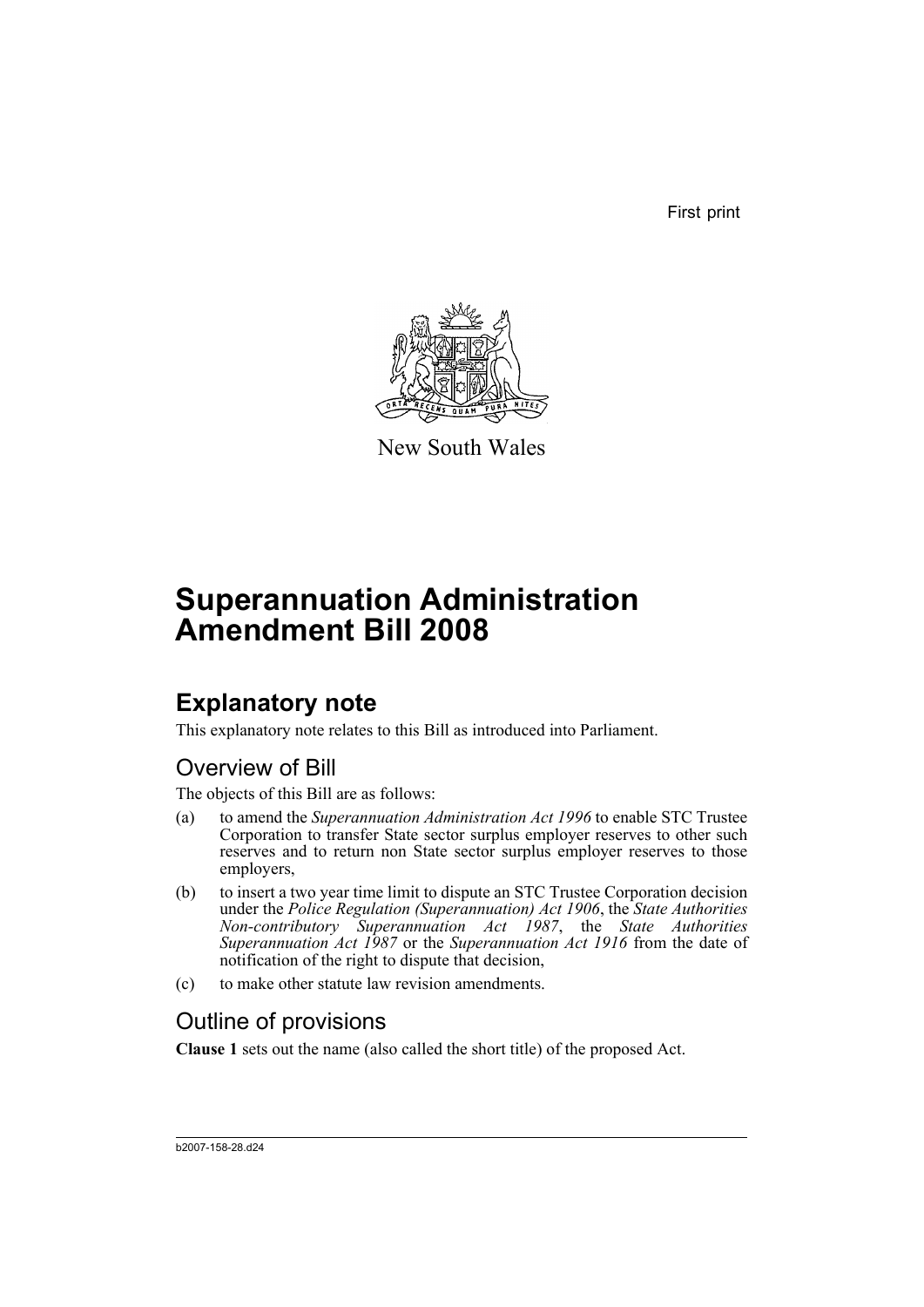Explanatory note

**Clause 2** provides for the commencement of the proposed Act on the date of assent to the proposed Act.

**Clause 3** is a formal provision that gives effect to the amendments to the *Superannuation Administration Act 1996* set out in Schedule 1.

**Clause 4** is a formal provision that gives effect to the amendments to the Acts set out in Schedule 2.

**Clause 5** provides for the repeal of the proposed Act after all the amendments made by the proposed Act have commenced. Once the amendments have commenced the proposed Act will be spent and section 30 of the *Interpretation Act 1987* provides that the repeal of an amending Act does not affect the amendments made by that Act.

#### **Schedule 1 Amendment of Superannuation Administration Act 1996**

STC Trustee Corporation is the trustee of a number of closed defined benefit superannuation schemes. The proposed amendments will allow the transfer of surplus funds between the reserves of State sector employers and the payment of surplus funds in the reserves of non State sector employers to those employers. Surplus funds are funds that exceed the amount required to meet the current and future liabilities under the scheme to which they relate as determined in accordance with Accounting Standard AASB 119: *Employee Benefits* or another standard prescribed by the regulations.

**Schedule 1 [1]** inserts the definitions of *State sector employer* and *surplus funds*.

**Schedule 1 [6]** inserts a new section 81A. The proposed section provides that:

- (a) the STC may, at the request of the Treasurer, debit all or part of the surplus funds from a State sector employer reserve and credit those funds to a reserve of that employer in another STC scheme, or the reserves of one or more other State sector employers in the same or another STC scheme, and
- (b) the STC may, at the request of an employer who is not a State sector employer, such as a local council, debit all or part of the surplus funds from the employer's reserve and pay that amount to the employer.

**Schedule 1 [2]** inserts an advisory note to explain that the rights of scheme members and other persons to lodge a dispute with STC in relation to STC schemes are set out in the relevant STC scheme statutes.

**Schedule 1 [3], [5] and [7]** make statute law revision amendments following the enactment of the *First State Superannuation Legislation Amendment (Conversion) Act 2005*.

**Schedule 1 [4] and [8]** update references to the *Public Sector Employment and Management Act 2002*.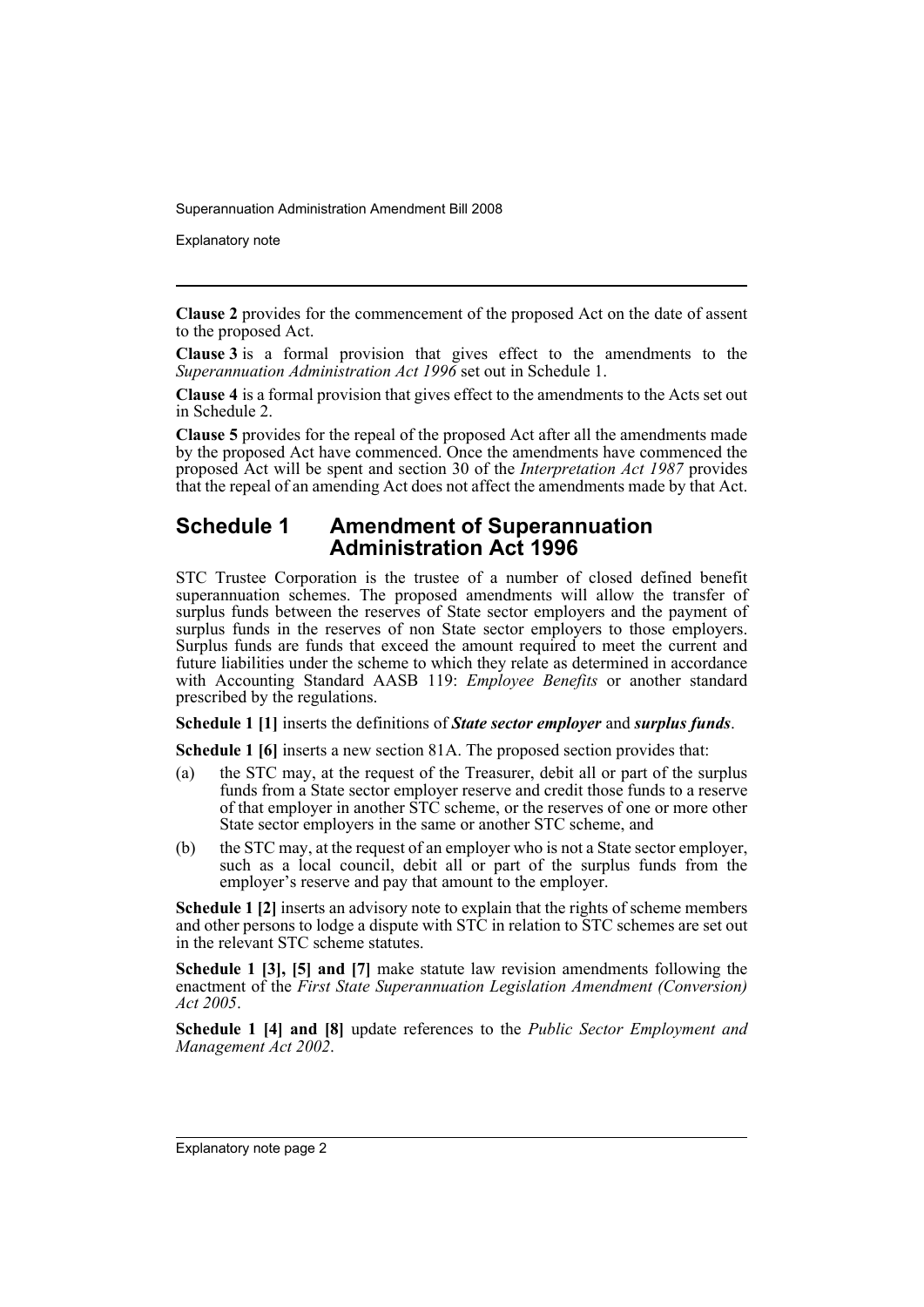Explanatory note

### **Schedule 2 Amendment of other Acts**

The *Superannuation Administration Act 1996* currently provides for the determination of disputes under section 67 but does not contain any express requirements, including a time frame, for the lodgement of those disputes.

**Schedule 2.1** inserts proposed section 23E into the *Police Regulation (Superannuation) Act 1906*. The proposed section provides expressly for an aggrieved person to dispute a decision made by STC Trustee Corporation under that Act, whether made before or after the commencement of the section, and to have the dispute determined under the *Superannuation Administration Act 1996*. Notice of the decision and the right to dispute it must be provided by STC. Notice of the dispute must be served on STC within 2 years of notification of the right to dispute that decision. The proposed dispute provision does not apply to a decision to which section 21 of that Act applies (which allows for application to the District Court within 6 months of being notified of certain decisions of STC or the Commissioner of Police).

**Schedule 2.2, 2.3 and 2.4** insert proposed sections 33B, 54B and 85A into the *State Authorities Non-contributory Superannuation Act 1987*, *State Authorities Superannuation Act 1987* and *Superannuation Act 1916*, respectively. Each proposed section provides expressly for an aggrieved person to dispute a decision made by STC Trustee Corporation under the respective Act, whether made before or after the commencement of the section, and to have the dispute determined under the *Superannuation Administration Act 1996*. Notice of the decision and the right to dispute it must be provided by STC. Notice of the dispute must be served on STC within 2 years of notification of the right to dispute that decision.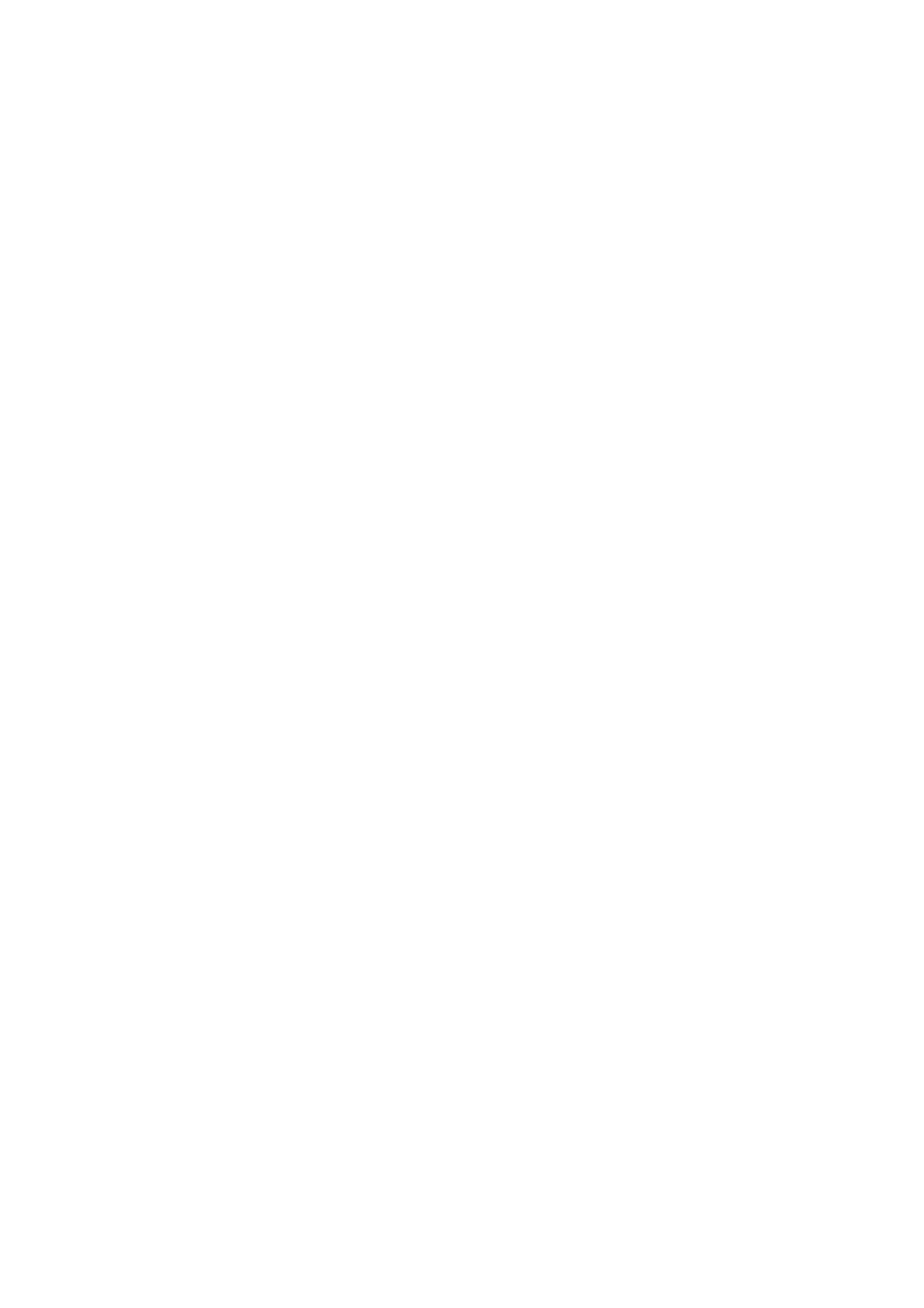First print



New South Wales

## **Superannuation Administration Amendment Bill 2008**

## **Contents**

|            |                                                     | Page |
|------------|-----------------------------------------------------|------|
| 1          | Name of Act                                         |      |
|            | Commencement                                        |      |
| 3          | Amendment of Superannuation Administration Act 1996 |      |
|            | No 39                                               |      |
| 4          | Amendment of other Acts                             |      |
| 5          | Repeal of Act                                       | 2    |
| Schedule 1 | Amendment of Superannuation Administration Act 1996 | 3    |
|            | Schedule 2 Amendment of other Acts                  | 5    |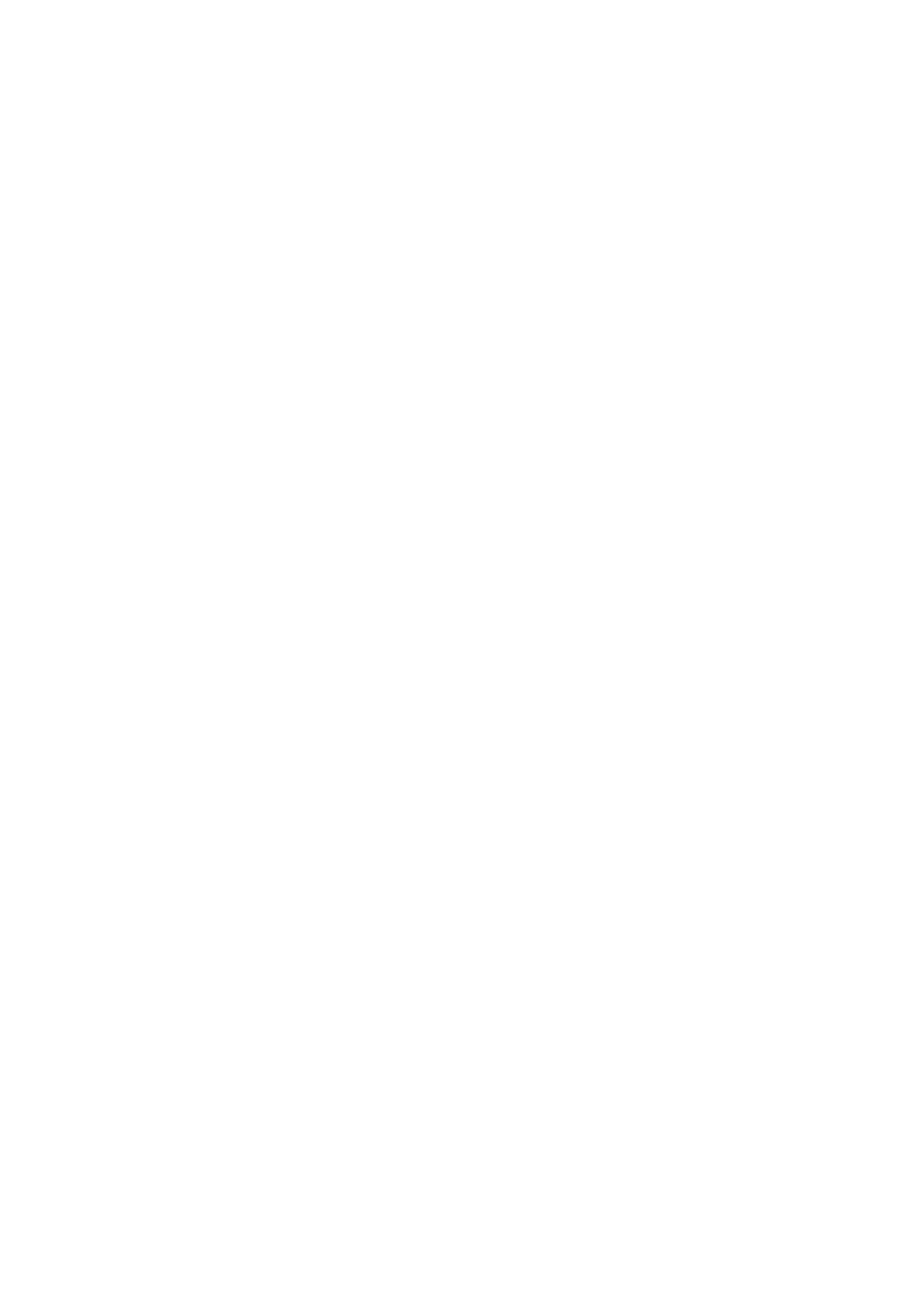

New South Wales

## **Superannuation Administration Amendment Bill 2008**

No , 2008

### **A Bill for**

An Act to amend the *Superannuation Administration Act 1996* and certain other public sector superannuation Acts with respect to surplus funds in employer reserves and disputes; and for other purposes.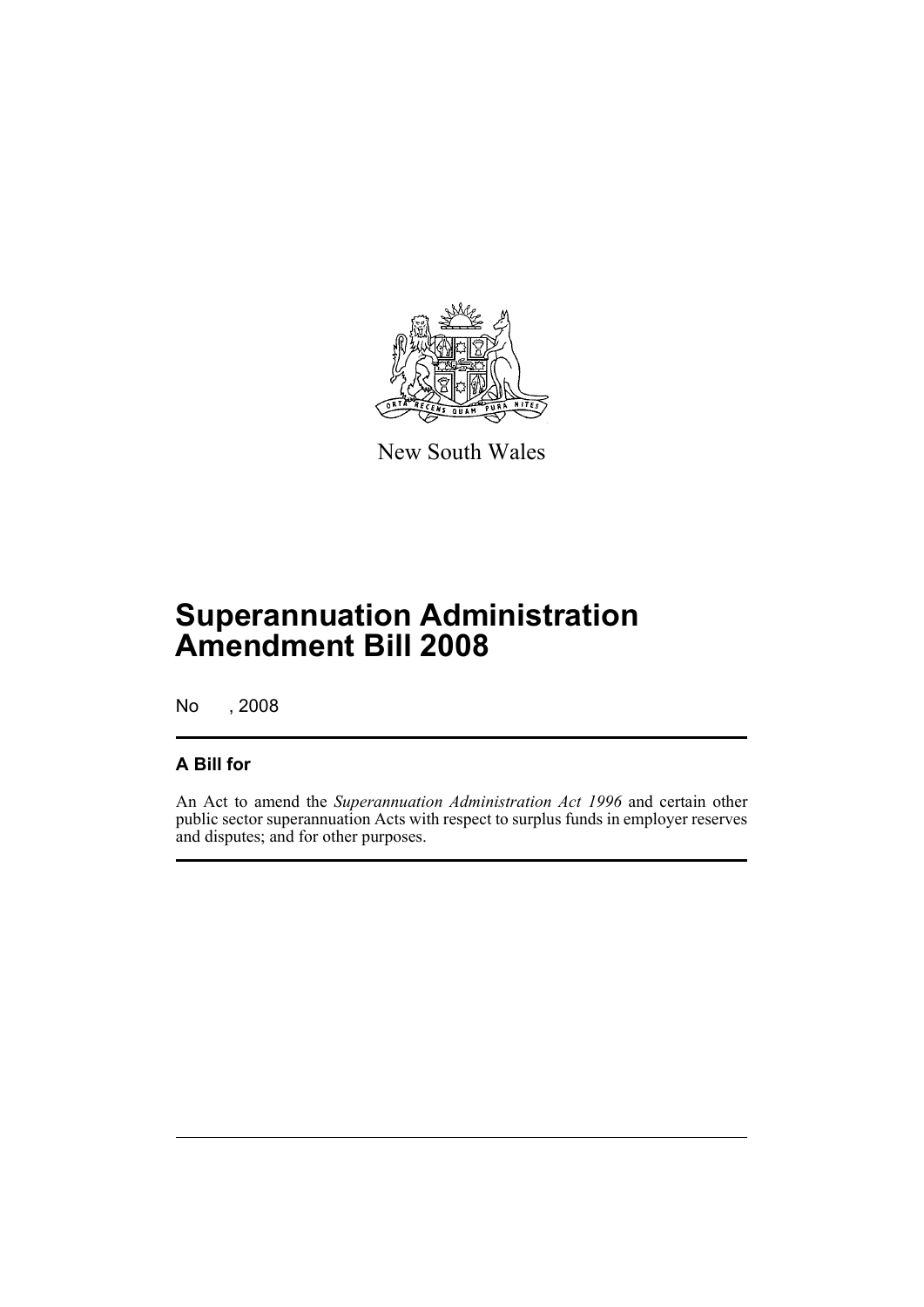<span id="page-7-4"></span><span id="page-7-3"></span><span id="page-7-2"></span><span id="page-7-1"></span><span id="page-7-0"></span>

|              |                                                           | The Legislature of New South Wales enacts:                                                                                                                | 1                   |
|--------------|-----------------------------------------------------------|-----------------------------------------------------------------------------------------------------------------------------------------------------------|---------------------|
| 1            |                                                           | Name of Act                                                                                                                                               | $\overline{2}$      |
|              |                                                           | This Act is the Superannuation Administration Amendment Act 2008.                                                                                         | 3                   |
| $\mathbf{2}$ |                                                           | <b>Commencement</b>                                                                                                                                       | $\overline{4}$      |
|              |                                                           | This Act commences on the date of assent to this Act.                                                                                                     | 5                   |
| 3            | Amendment of Superannuation Administration Act 1996 No 39 |                                                                                                                                                           |                     |
|              |                                                           | The Superannuation Administration Act 1996 is amended as set out in<br>Schedule 1.                                                                        | $\overline{7}$<br>8 |
| 4            | <b>Amendment of other Acts</b>                            |                                                                                                                                                           |                     |
|              |                                                           | The Acts specified in Schedule 2 are amended as set out in that<br>Schedule.                                                                              | 10<br>11            |
| 5            | <b>Repeal of Act</b>                                      |                                                                                                                                                           | 12                  |
|              | (1)                                                       | This Act is repealed on the day following the day on which this Act<br>commences.                                                                         | 13<br>14            |
|              | (2)                                                       | The repeal of this Act does not, because of the operation of section 30<br>of the <i>Interpretation Act 1987</i> , affect any amendment made by this Act. | 15<br>16            |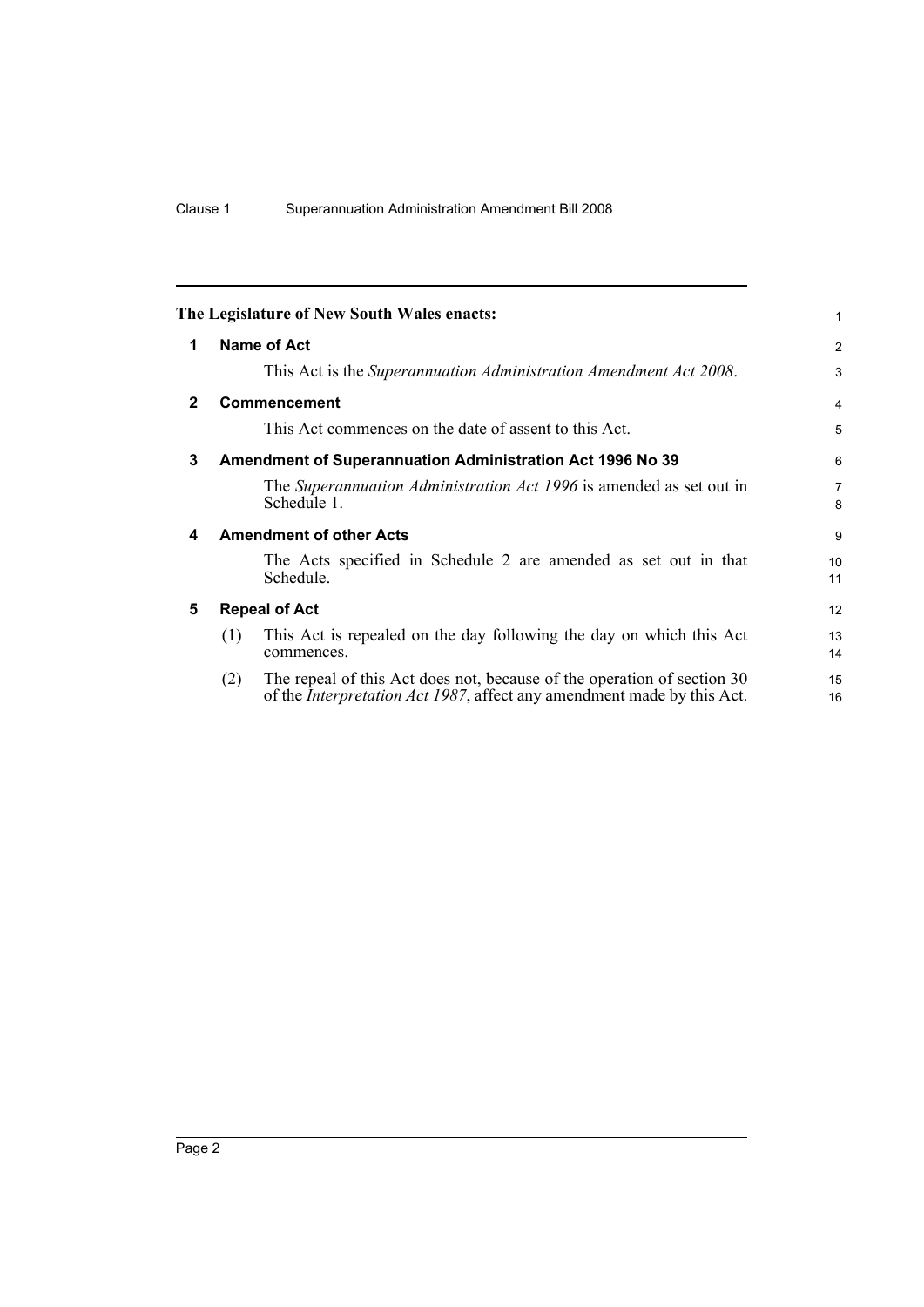Amendment of Superannuation Administration Act 1996 Schedule 1

## <span id="page-8-0"></span>**Schedule 1 Amendment of Superannuation Administration Act 1996**

(Section 3)

1  $\mathfrak{p}$ 

#### **[1] Section 4 Definitions**

Insert in alphabetical order:

*State sector employer* means an employer under an STC scheme that is included in the consolidated financial report for the Total State Sector under section 6 (1) of the *Public Finance and Audit Act 1983*.

*surplus funds* means the funds in an employer's reserve in an account maintained under section 81 that are in excess of the amount that is required to meet current and future liabilities under the STC scheme to which the account relates. The amount of surplus funds is the amount that is actuarially determined in accordance with Accounting Standard AASB 119: *Employee Benefits* made by the Australian Accounting Standards Board (as in force from time to time) or another standard prescribed by the regulations.

#### **[2] Section 67, note**

Insert at the end of the section:

**Note.** The rights of a scheme member or other person to lodge a dispute with STC in relation to an STC scheme are set out in the *Police Regulation (Superannuation) Act 1906*, section 23E; the *State Authorities Non-contributory Superannuation Act 1987*, section 33B; the *State Authorities Superannuation Act 1987*, section 54B and the *Superannuation Act 1916*, section 85A.

#### **[3] Section 72 Employee representative members** Omit section 72 (4). **[4] Section 74 Chief executive officer of STC** Omit "Part 2A of the *Public Sector Management Act 1988*, but is not subject to Part 2" from section 74 (4). Insert instead "Part 3.1 of the *Public Sector Employment and Management Act 2002*, but is not subject to Chapter 1A or 2". **[5] Section 74 (8)** Omit the subsection. 26 27 28 29 30 31 32 33 34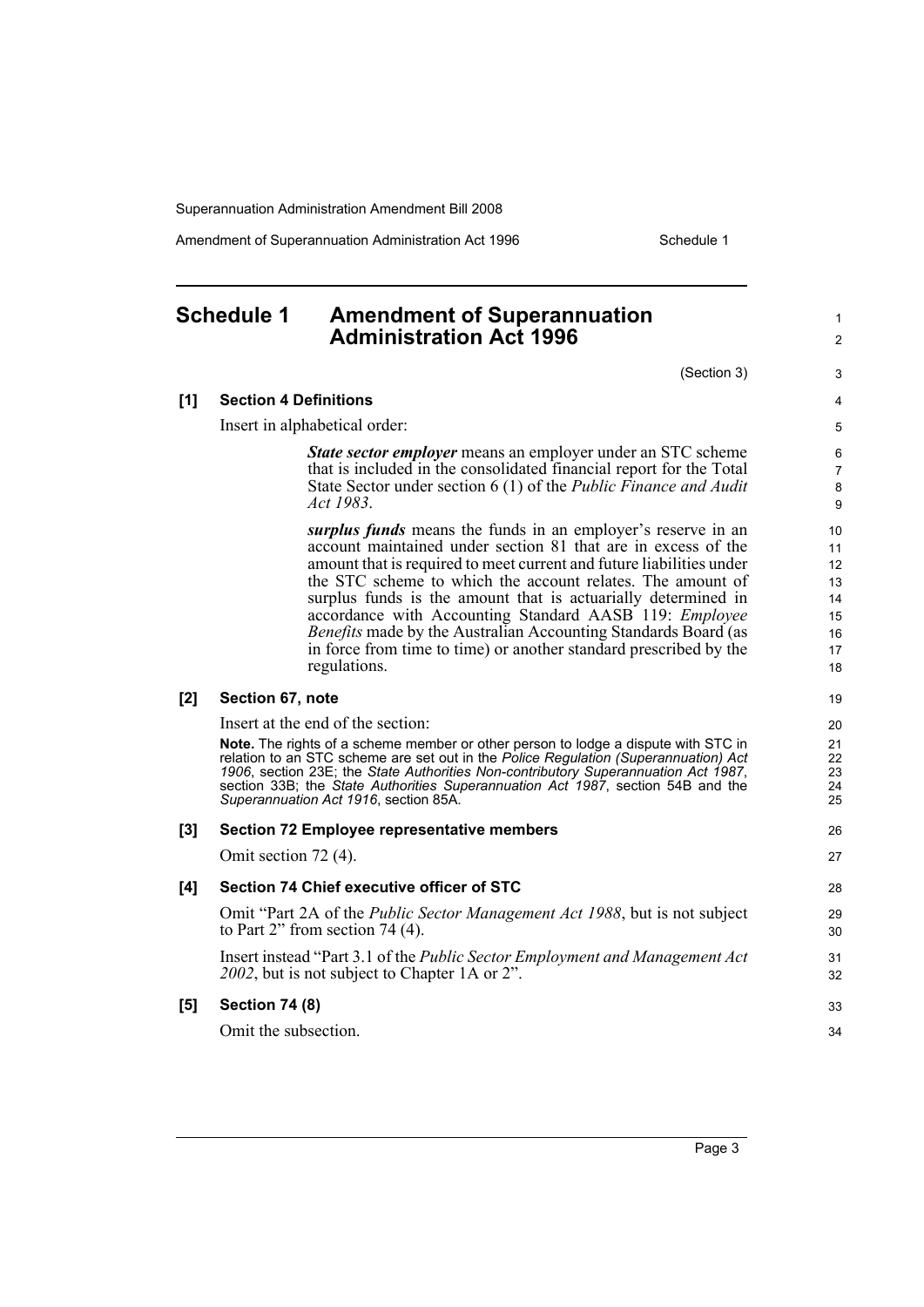Schedule 1 Amendment of Superannuation Administration Act 1996

| [6] |                                                                                               | <b>Section 81A</b> |                                                                                                                                                                                                                                     | 1                    |
|-----|-----------------------------------------------------------------------------------------------|--------------------|-------------------------------------------------------------------------------------------------------------------------------------------------------------------------------------------------------------------------------------|----------------------|
|     |                                                                                               |                    |                                                                                                                                                                                                                                     | $\overline{2}$       |
|     | Insert after section 81:                                                                      |                    |                                                                                                                                                                                                                                     |                      |
|     | 81A                                                                                           |                    | Adjustment of employer reserves for surplus funds                                                                                                                                                                                   |                      |
|     |                                                                                               | (1)                | STC may, at the request of the Treasurer, debit all or part of the<br>surplus funds from an employer reserve of a State sector<br>employer and credit that amount to any one or more of the<br>following:                           | 4<br>5<br>6<br>7     |
|     |                                                                                               |                    | an employer reserve of that employer in an account<br>(a)<br>maintained in relation to another STC scheme,                                                                                                                          | 8<br>9               |
|     |                                                                                               |                    | the employer reserve of one or more other State sector<br>(b)<br>employers in an account maintained in relation to the same<br>or another STC scheme.                                                                               | 10<br>11<br>12       |
|     |                                                                                               | (2)                | STC may, at the request of an employer who is not a State sector<br>employer and with the approval of the Treasurer, debit all or part<br>of the surplus funds from the employer's reserve and pay that<br>amount to that employer. | 13<br>14<br>15<br>16 |
| [7] |                                                                                               |                    | <b>Section 85 Administration costs generally</b>                                                                                                                                                                                    | 17                   |
|     | Omit section $85(7)$ .                                                                        |                    |                                                                                                                                                                                                                                     |                      |
| [8] | <b>Schedule 2 Provisions relating to STC Board</b>                                            |                    |                                                                                                                                                                                                                                     | 19                   |
|     | Omit "Part 2 of the <i>Public Sector Management Act 1988</i> " from clause 9 (1).             |                    |                                                                                                                                                                                                                                     | 20                   |
|     | Insert instead "Chapter 2 of the <i>Public Sector Employment and Management</i><br>Act 2002". |                    |                                                                                                                                                                                                                                     |                      |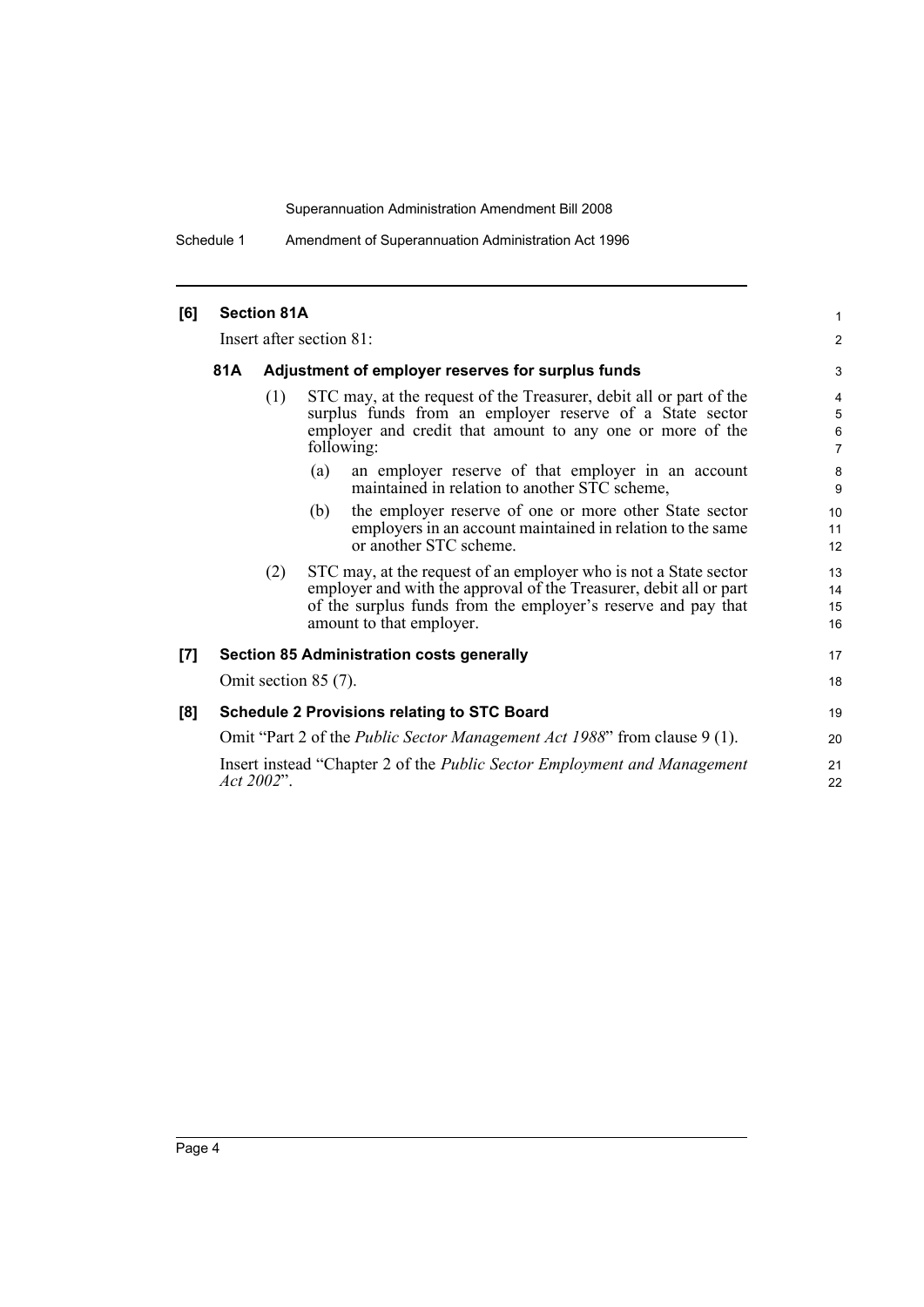Amendment of other Acts Schedule 2

<span id="page-10-0"></span>

| <b>Schedule 2 Amendment of other Acts</b> |                                                                           |                    | 1                                                                                                                                                                                                                        |                          |
|-------------------------------------------|---------------------------------------------------------------------------|--------------------|--------------------------------------------------------------------------------------------------------------------------------------------------------------------------------------------------------------------------|--------------------------|
|                                           |                                                                           |                    | (Section 4)                                                                                                                                                                                                              | 2                        |
| 2.1                                       |                                                                           |                    | Police Regulation (Superannuation) Act 1906 No 28                                                                                                                                                                        | 3                        |
|                                           |                                                                           | <b>Section 23E</b> |                                                                                                                                                                                                                          | 4                        |
|                                           |                                                                           |                    | Insert after section 23D:                                                                                                                                                                                                | 5                        |
|                                           | 23E                                                                       | <b>Disputes</b>    |                                                                                                                                                                                                                          | 6                        |
|                                           |                                                                           | (1)                | If STC makes a decision under this Act in relation to a contributor<br>or other person, STC must give to the contributor or other person<br>notice in writing of:                                                        | $\overline{7}$<br>8<br>9 |
|                                           |                                                                           |                    | the decision, and<br>(a)                                                                                                                                                                                                 | 10                       |
|                                           |                                                                           |                    | the right to dispute the decision, and<br>(b)                                                                                                                                                                            | 11                       |
|                                           |                                                                           |                    | the time within which notice of a dispute must be served<br>(c)<br>on STC.                                                                                                                                               | 12<br>13                 |
|                                           |                                                                           | (2)                | A contributor or other person who is aggrieved by a decision<br>made by STC has a right to dispute that decision and to have the<br>dispute determined under the Superannuation Administration Act<br>1996.              | 14<br>15<br>16<br>17     |
|                                           |                                                                           | (3)                | Notice of the dispute must be served on STC within 2 years after<br>the aggrieved person is notified in writing of the right to dispute<br>that decision.                                                                | 18<br>19<br>20           |
|                                           |                                                                           | (4)                | This section applies to a decision made before, on or after the<br>commencement of this section, except a decision in respect of<br>which a dispute has been notified to STC before the<br>commencement of this section. | 21<br>22<br>23<br>24     |
|                                           |                                                                           | (5)                | This section does not apply to a decision to which section 21<br>applies.                                                                                                                                                | 25<br>26                 |
| 2.2                                       |                                                                           | 1987 No 212        | <b>State Authorities Non-contributory Superannuation Act</b>                                                                                                                                                             | 27<br>28                 |
|                                           | <b>Section 33B</b><br>Insert after section 33A:<br>33B<br><b>Disputes</b> |                    |                                                                                                                                                                                                                          | 29                       |
|                                           |                                                                           |                    |                                                                                                                                                                                                                          | $30\,$                   |
|                                           |                                                                           |                    |                                                                                                                                                                                                                          | 31                       |
|                                           |                                                                           | (1)                | If STC makes a decision under this Act in relation to an employee<br>or other person, STC must give to the employee or other person<br>notice in writing of:                                                             | 32<br>33<br>34           |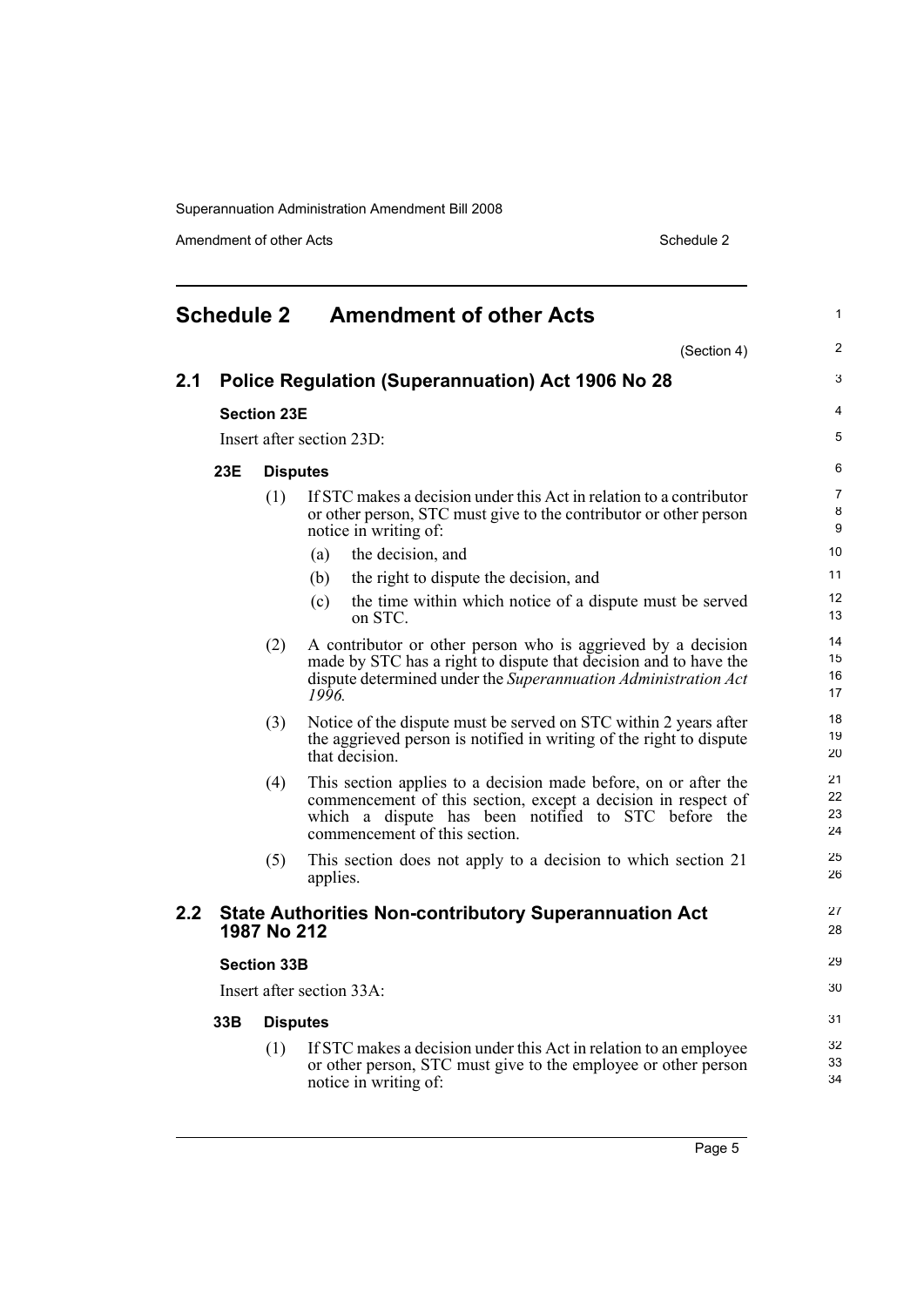|     |     |                    | the decision, and<br>(a)                                                                                                                                                                                                 | $\mathbf{1}$                  |
|-----|-----|--------------------|--------------------------------------------------------------------------------------------------------------------------------------------------------------------------------------------------------------------------|-------------------------------|
|     |     |                    | (b)<br>the right to dispute the decision, and                                                                                                                                                                            | $\mathbf{2}$                  |
|     |     |                    | the time within which notice of a dispute must be served<br>(c)<br>on STC.                                                                                                                                               | 3<br>$\overline{4}$           |
|     |     | (2)                | An employee or other person who is aggrieved by a decision<br>made by STC has a right to dispute that decision and to have the<br>dispute determined under the Superannuation Administration Act<br>1996.                | 5<br>6<br>$\overline{7}$<br>8 |
|     |     | (3)                | Notice of the dispute must be served on STC within 2 years after<br>the aggrieved person is notified in writing of the right to dispute<br>that decision.                                                                | 9<br>10<br>11                 |
|     |     | (4)                | This section applies to a decision made before, on or after the<br>commencement of this section, except a decision in respect of<br>which a dispute has been notified to STC before the<br>commencement of this section. | 12<br>13<br>14<br>15          |
| 2.3 |     |                    | <b>State Authorities Superannuation Act 1987 No 211</b>                                                                                                                                                                  | 16                            |
|     |     | <b>Section 54B</b> |                                                                                                                                                                                                                          | 17                            |
|     |     |                    | Insert after section 54A:                                                                                                                                                                                                | 18                            |
|     | 54B | <b>Disputes</b>    |                                                                                                                                                                                                                          | 19                            |
|     |     | (1)                | If STC makes a decision under this Act in relation to a contributor<br>or other person, STC must give to the contributor or other person<br>notice in writing of:                                                        | 20<br>21<br>22                |
|     |     |                    | the decision, and<br>(a)                                                                                                                                                                                                 | 23                            |
|     |     |                    | the right to dispute the decision, and<br>(b)                                                                                                                                                                            | 24                            |
|     |     |                    | the time within which notice of a dispute must be served<br>(c)<br>on STC.                                                                                                                                               | 25<br>26                      |
|     |     | (2)                | A contributor or other person who is aggrieved by a decision<br>made by STC has a right to dispute that decision and to have the<br>dispute determined under the Superannuation Administration Act<br>1996.              | 27<br>28<br>29<br>30          |
|     |     | (3)                | Notice of the dispute must be served on STC within 2 years after<br>the aggrieved person is notified in writing of the right to dispute<br>that decision.                                                                | 31<br>32<br>33                |
|     |     | (4)                | This section applies to a decision made before, on or after the<br>commencement of this section, except a decision in respect of<br>which a dispute has been notified to STC before the<br>commencement of this section. | 34<br>35<br>36<br>37          |